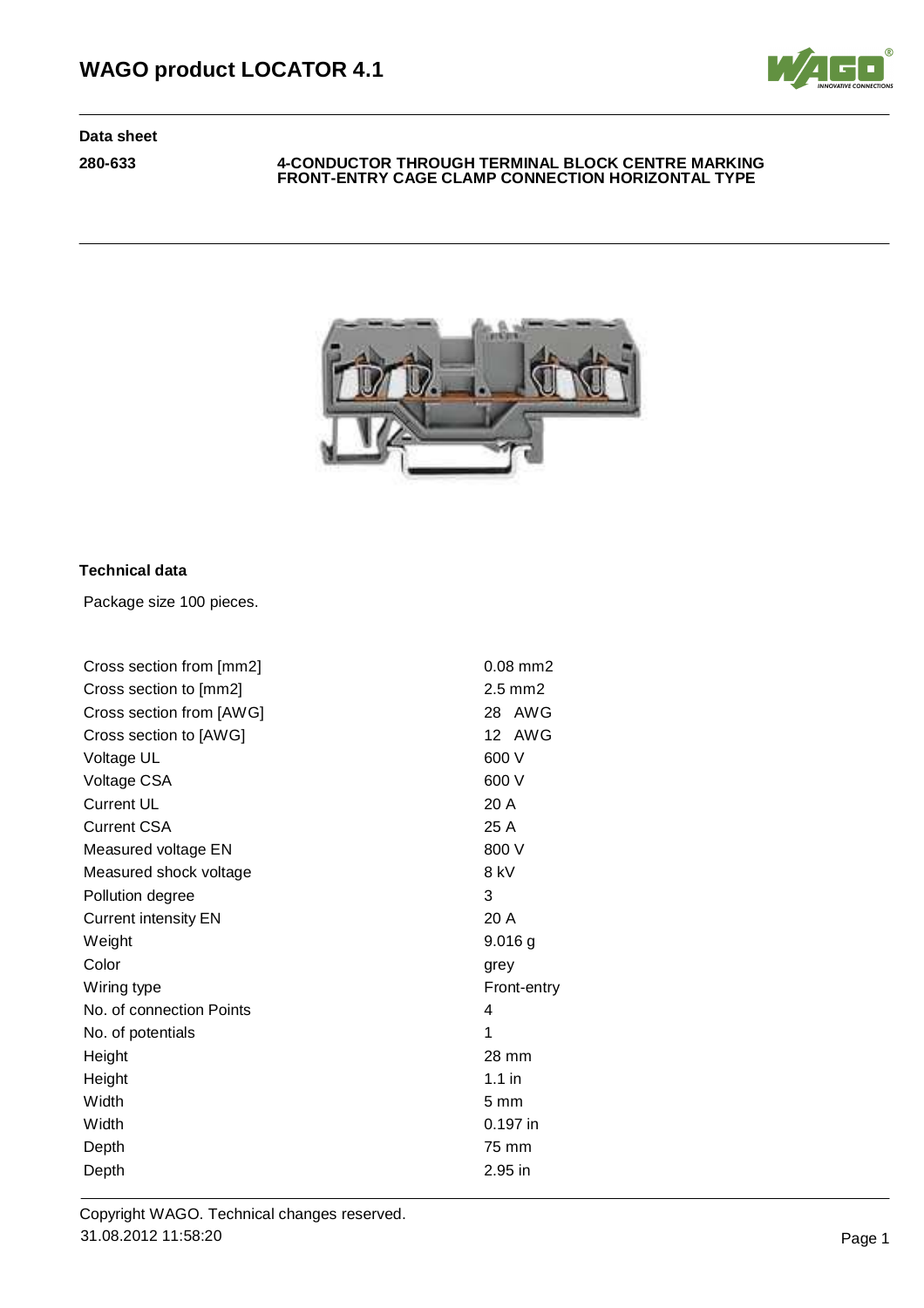

### **280-633 4-CONDUCTOR THROUGH TERMINAL BLOCK CENTRE MARKING FRONT-ENTRY CAGE CLAMP CONNECTION HORIZONTAL TYPE**

Strip length from 8 mm Strip length to 9 mm Strip length 0.33 in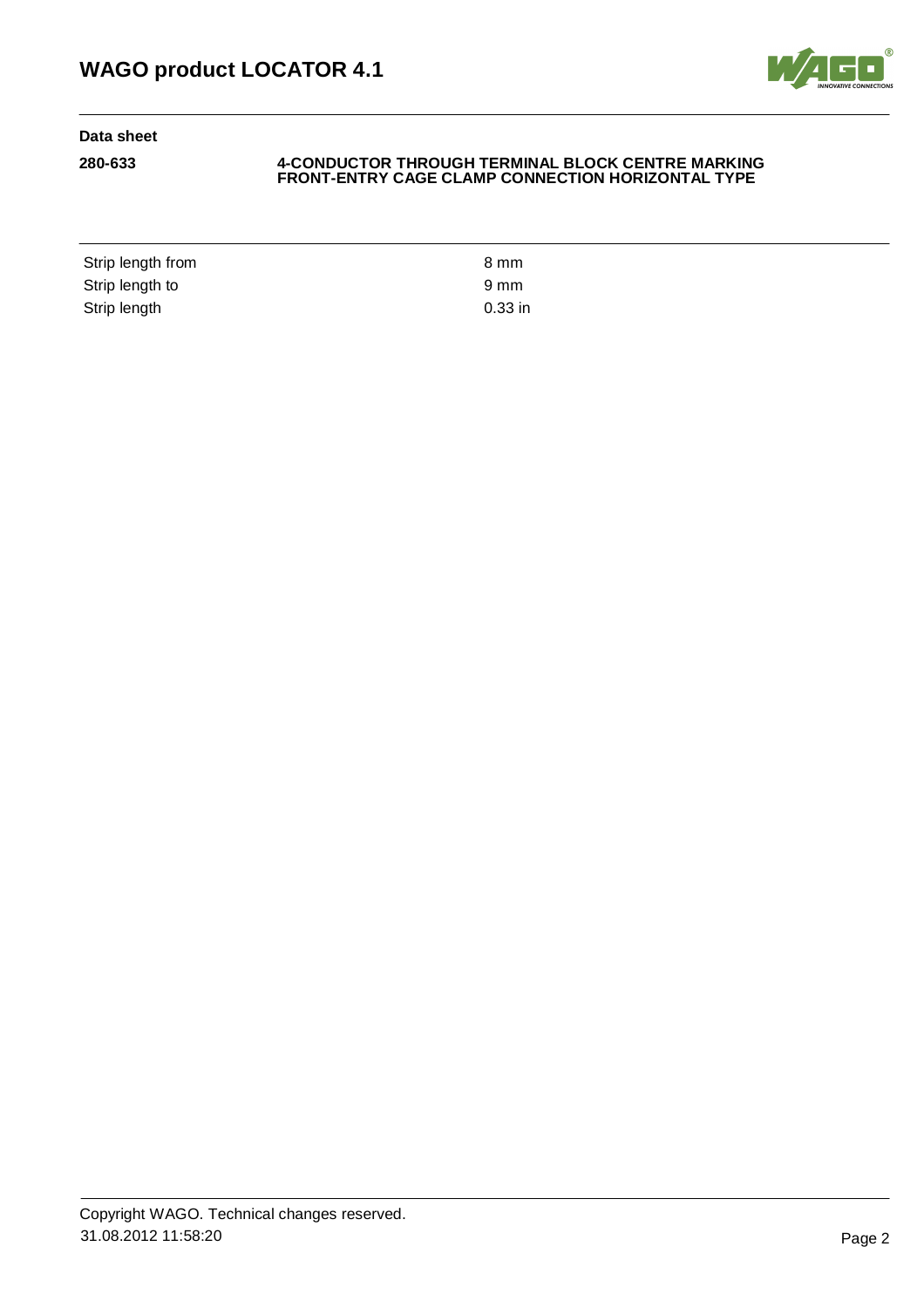

| Approval    | Voltage | <b>Current</b> | Approval number   | <b>Notes</b> |
|-------------|---------|----------------|-------------------|--------------|
| BBJ         | 800     | 24             | B/12/700/03       |              |
| BV          |         |                | 07436/C0          |              |
| <b>CCA</b>  | 800     | 24             | NL4912            |              |
| <b>CSA</b>  | 600     | 25             | 154112-1536071    |              |
| <b>CSM</b>  | 800     | 24             | 017956            |              |
| Dep.MaE     | 600     | 25             | CS4865N           |              |
| <b>DNV</b>  | 800     | 20             | E6999             |              |
| GL          | 800     | 24             | 17295-00HH        |              |
| <b>KEMA</b> | 800     | 20             | 98.2759.03        |              |
| LR.         | 800     | 24             | 91/20112(E1)      |              |
| <b>PRS</b>  | 800     | 24             | TE/1219/880590/98 |              |
| RMR         | 800     | 24             | 99.00007.250      |              |
| RosTesT     | 800     | 24             | B09523            |              |
| UL          | 600     | 20             | E45172            |              |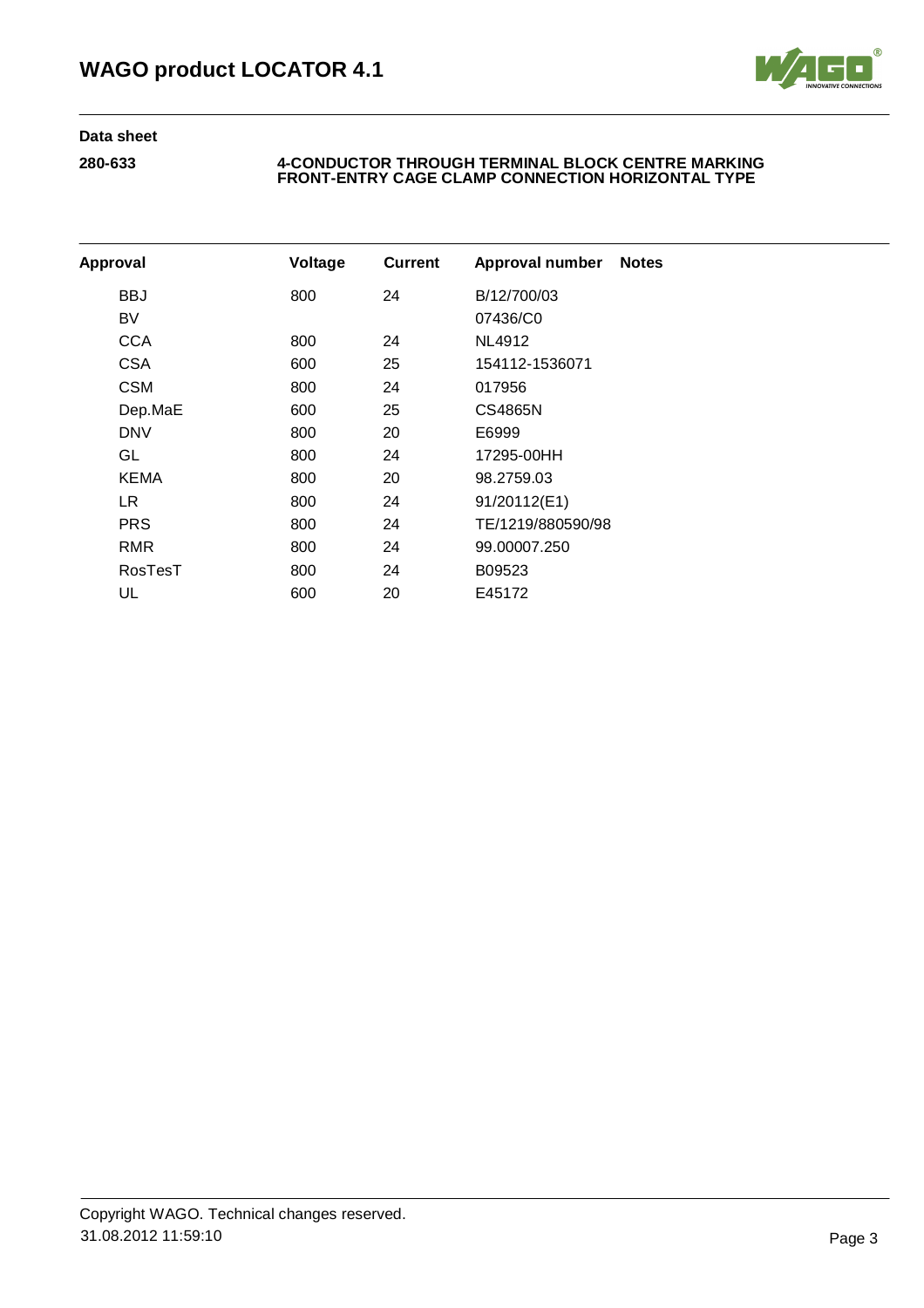

| <b>Accessories</b>                                                                                          | Item number                   |
|-------------------------------------------------------------------------------------------------------------|-------------------------------|
| ADAPTER FOR WFB CONTINUOUS MARKING STRIPS FOR SNAP-IN FIXING INTO THE<br><b>MARKER RECEPTACLE</b>           | 209-185                       |
| ADJACENT JUMPER NOMINAL CURRENT 24 A                                                                        | 280-402                       |
| ADJACENT JUMPER NOMINAL CURRENT 24 A                                                                        | 280-422                       |
| ALTERNATE JUMPER NOMINAL CURRENT 24 A                                                                       | 280-409                       |
| ALUMINIUM CARRIER RAIL 35 X 7.5 MM, 1.5 MM / 0.059 IN THICK                                                 | 210-196                       |
| CARRIER FOR SPARE ADJACENT JUMPERS SUITABLE FOR ADJACENT JUMPER<br>SERIES279-284, BANANENSTECKER SERIES 215 | 209-100                       |
| COMB TYPE JUMPER BAR INSULATED                                                                              | 280-482                       |
| COMB TYPE JUMPER BAR INSULATED                                                                              | 280-483                       |
| COPPER CARRIER RAIL 35 X 15 MM, 2.3 MM / 0.091 IN THICK                                                     | 210-198                       |
| <b>COVER CARRIER TYPE 1</b>                                                                                 | 709-167                       |
| COVER PLATE 1 MM / 0.039 IN THICK                                                                           | 284-335                       |
| COVER PLATE 1 MM / 0.039 IN THICK                                                                           | 284-336                       |
| COVER PLATE 1 MM / 0.039 IN THICK                                                                           | 284-345                       |
| COVER PLATE 1 MM / 0.039 IN THICK                                                                           | 284-346                       |
| COVER TYPE 1                                                                                                | 709-153                       |
| END AND INTERMEDIATE PLATE 2.5 MM / 0.098 IN THICK                                                          | 280-314                       |
| END AND INTERMEDIATE PLATE 2.5 MM / 0.098 IN THICK                                                          | 280-315                       |
| <b>END MODULE MODULAR</b>                                                                                   | 249-142                       |
| GROUP MARKER CARRIER FOR UP TO 1 WMB-MARKER OR 2 MARKER TAGS                                                | 209-142                       |
| GROUP MARKER CARRIER FOR UP TO 2 WMB-MARKER OR 5 MARKER TAGS                                                | 209-141                       |
| GROUP MARKER CARRIER FOR UP TO 3 WMB-MARKER OR 8 MARKER TAGS                                                | 209-140                       |
| HOLD BLOCK FOR ISOLATED MOUNTING ON DIN 35 RAIL                                                             | 209-106                       |
| Individual wire jumpers                                                                                     | individual jumper             |
| INSULATION STOP 0.08 - 0.2 MM <sup>2</sup>                                                                  | 280-470                       |
| INSULATION STOP 0.25 - 0.5 MM <sup>2</sup>                                                                  | 280-471                       |
| INSULATION STOP 0.75 - 1 MM <sup>2</sup>                                                                    | 280-472                       |
| MARKER CARD 4x30 PCS PER CURVE                                                                              | 209-183                       |
| MODULAR TEST PLUG ADAPTER MODULE WIDTH 5 MM / 0.197 IN                                                      | 280-418                       |
| Open individual wire jumpers ends                                                                           | individual jumper<br>open end |
| OPERATING STICKER FOR FRONT-ENTRY RAIL-MOUNTED TERMINAL BLOCKS                                              | 210-186                       |
| OPERATING TOOL FITTED FOR SERIES 264, 280, 281                                                              | 209-130                       |
| OPERATING TOOL INSULATED                                                                                    | 280-432                       |
| OPERATING TOOL INSULATED                                                                                    | 280-433                       |
| OPERATING TOOL INSULATED                                                                                    | 280-434                       |
| OPERATING TOOL INSULATED                                                                                    | 280-435                       |
| OPERATING TOOL INSULATED                                                                                    | 280-436                       |
| OPERATING TOOL INSULATED                                                                                    | 280-437                       |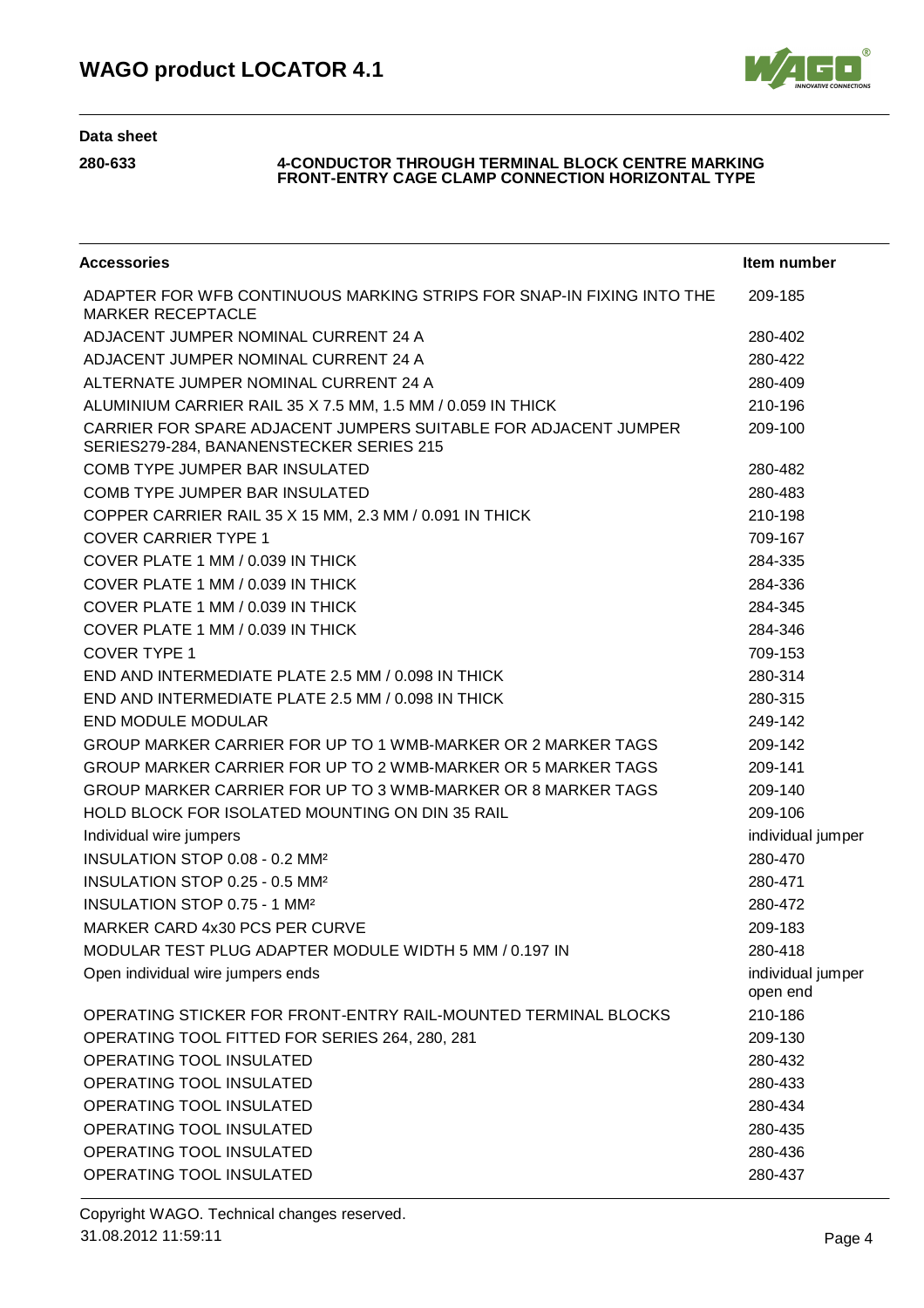

| OPERATING TOOL INSULATED                                              | 280-438 |
|-----------------------------------------------------------------------|---------|
| OPERATING TOOL INSULATED                                              | 280-439 |
| OPERATING TOOL INSULATED                                              | 280-440 |
| PIVOTABLE GROUP MARKER CARRIER                                        | 249-105 |
| PROTECTIVE WARNING MARKER WITH HIGH VOLTAGE SYMBOL, BLACK             | 280-415 |
| PUSH-IN TYPE WIRE JUMPERS L = 180 MM/7.087 IN                         | 249-123 |
| PUSH-IN TYPE WIRE JUMPERS WIRE LENGTH 110 MM / 4.331 IN               | 249-126 |
| PUSH-IN TYPE WIRE JUMPERS WIRE LENGTH 250 MM / 9.843 IN               | 249-127 |
| PUSH-IN TYPE WIRE JUMPERS WIRE LENGTH 60 MM / 2.362 IN                | 249-125 |
| SCREWDRIVER 3.5 X 0.5 MM / 0.137 X 0.019IN                            | 210-257 |
| SCREWDRIVER 3.5 X 0.5 MM / 0.137 X 0.019IN                            | 210-258 |
| SCREWDRIVER Type 2, bar (3,5 x 0,5) mm                                | 210-120 |
| SCREWDRIVER WITH PARTIALLY INSULATED SHAFT Type 2, bar (3,5 x 0,5) mm | 210-620 |
| SCREWLESS END STOP 10 MM / 0.394 IN WIDE                              | 249-117 |
| SCREWLESS END STOP 6 MM / 0.236 IN WIDE                               | 249-116 |
| SEPARATOR PLATE 2 MM / 0.079 IN THICK                                 | 280-334 |
| SEPARATOR PLATE 2 MM / 0.079 IN THICK                                 | 280-335 |
| <b>SPACER MODULE MODULAR</b>                                          | 249-107 |
| SPACER MODULE MODULAR                                                 | 249-143 |
| SPACER MODULE MODULE WIDTH 5 MM / 0.197 IN                            | 280-419 |
| SPARE FIXING / RETAINING SCREWS                                       | 209-196 |
| <b>SPARE KNURLED NUT</b>                                              | 210-549 |
| STAGGERED JUMPER FROM 1 TO 2                                          | 780-452 |
| STAGGERED JUMPER FROM 1 TO 3                                          | 780-453 |
| STAGGERED JUMPER FROM 1 TO 4                                          | 780-454 |
| STAGGERED JUMPER FROM 1 TO 5                                          | 780-455 |
| STAGGERED JUMPER FROM 1 TO 6                                          | 780-456 |
| STAGGERED JUMPER FROM 1 TO 7                                          | 780-457 |
| STAGGERED JUMPER FROM 1 TO 8                                          | 780-458 |
| STEEL CARRIER RAIL 35 X 15 MM, 1.5 MM / 0.059 IN THICK                | 210-114 |
| STEEL CARRIER RAIL 35 X 15 MM, 1.5 MM / 0.059 IN THICK                | 210-197 |
| STEEL CARRIER RAIL 35 X 15 MM, 1.5 MM / 0.059 IN THICK                | 210-506 |
| STEEL CARRIER RAIL 35 X 15 MM, 1.5 MM / 0.059 IN THICK                | 210-508 |
| STEEL CARRIER RAIL 35 X 15 MM, 2.3 MM / 0.091 IN THICK                | 210-118 |
| STEEL CARRIER RAIL 35 X 15 MM, 2.3 MM / 0.091 IN THICK                | 210-548 |
| STEEL CARRIER RAIL 35 X 7.5 MM, 1 MM / 0.039 IN THICK                 | 210-112 |
| STEEL CARRIER RAIL 35 X 7.5 MM, 1 MM / 0.039 IN THICK                 | 210-113 |
| STEEL CARRIER RAIL 35 X 7.5 MM, 1 MM / 0.039 IN THICK                 | 210-162 |
| STEEL CARRIER RAIL 35 X 7.5 MM, 1 MM / 0.039 IN THICK                 | 210-229 |
| STEEL CARRIER RAIL 35 X 7.5 MM, 1 MM / 0.039 IN THICK                 | 210-504 |
| STEEL CARRIER RAIL 35 X 7.5 MM, 1 MM / 0.039 IN THICK                 | 210-505 |
|                                                                       |         |